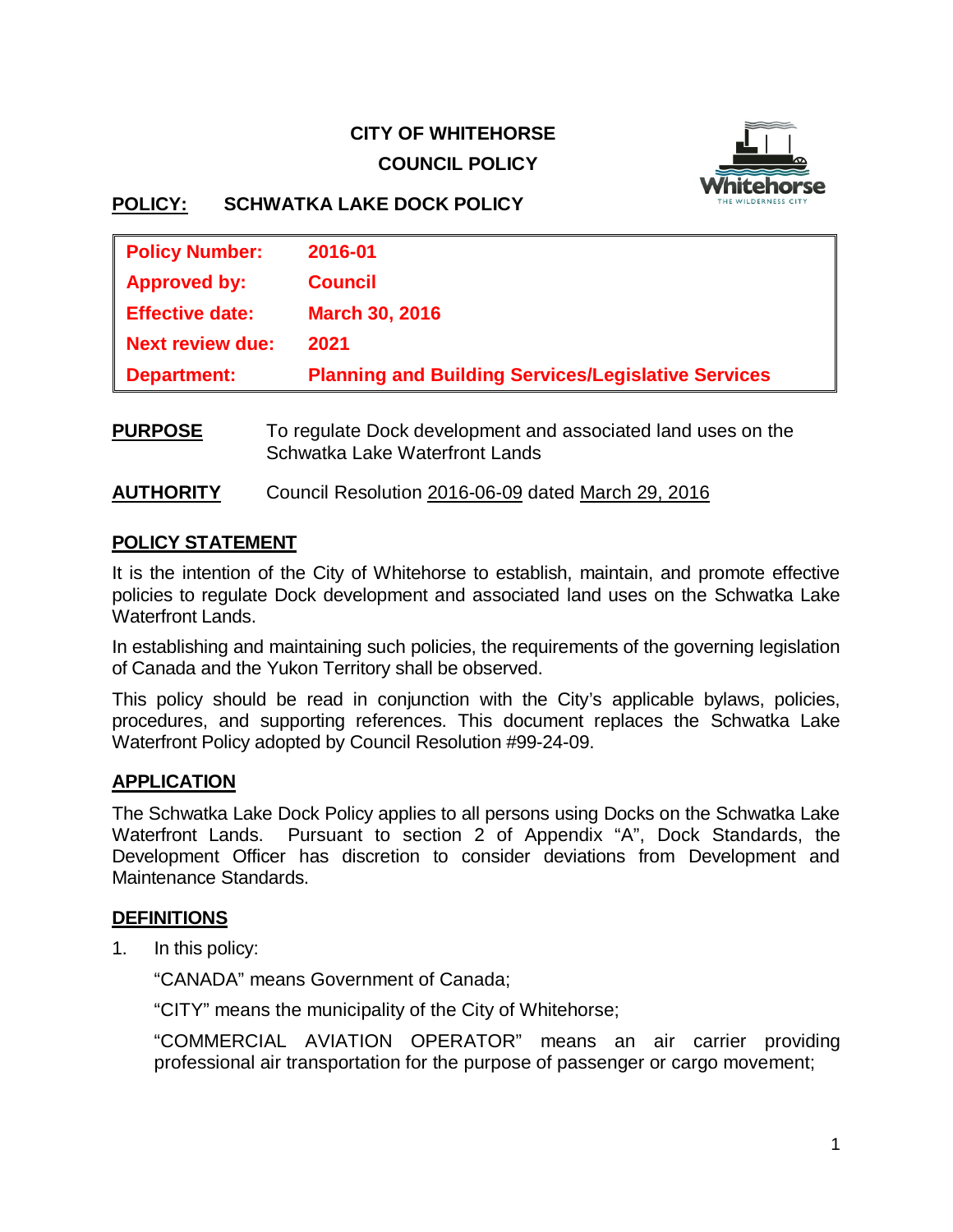"COMMERCIAL MARINE OPERATOR" means a business providing professional water transportation services for the purpose of passenger or cargo movement;

"COUNCIL" means the duly elected Council of the City of Whitehorse;

"DEVELOPMENT OFFICER" means the authorized City official appointed to interpret, administer, and enforce the provisions of the City's Zoning Bylaw;

"DOCK" means all connecting sections of a temporary floating structure used for the mooring of float planes, boats, or other watercraft;

"DOCK DEVELOPMENT PERMIT" means a City authorized Development Permit allowing for the use of a Dock Site on the Schwatka Lake Waterfront Lands;

"DOCK OWNER" means a Commercial Aviation Operator, Private Aviation Operator, Commercial Marine Operator, or Private Marine Operator owning a Dock on the Schwatka Lake Waterfront Lands;

"DOCK SITE" means a City authorized location for a Dock on the Schwatka Lake Waterfront Lands;

"FEES AND CHARGES BYLAW" means the City's Fees and Charges Bylaw adopted by Council, as amended from time to time;

"LEASE, ENCROACHMENT AND PROPERTY USE POLICY" means the City's Lease, Encroachment and Property Use Policy adopted by Council, as amended from time to time;

"PRIVATE AVIATION OPERATOR" means an individual operating a float plane for personal use;

"PRIVATE MARINE OPERATOR" means an individual operating a marine vessel for personal use;

"SCHWATKA LAKE WATERFRONT LANDS" means the lands located on the western shore of Schwatka Lake between the Yukon Energy dam facility and the mouth of Miles Canyon, excluding private, leased, and licensed lands;

"TEMPORARY USE" means a use established for a fixed period of time with the intent to discontinue the activity upon the expiration of the fixed time period;

"YUKON" means the Government of Yukon;

"ZONING BYLAW" means the City's Zoning Bylaw adopted by Council, as amended from time to time.

### **GENERAL PROVISIONS**

- 2. Council may, by resolution, authorize the inclusion of new uses in this policy, providing such uses are consistent with the provisions of the Zoning Bylaw.
- 3. Dock Owners shall comply with all statutes, regulations, and bylaws, whether federal, territorial, or municipal, relating to their Dock, operation, float plane, and/or marine vessel.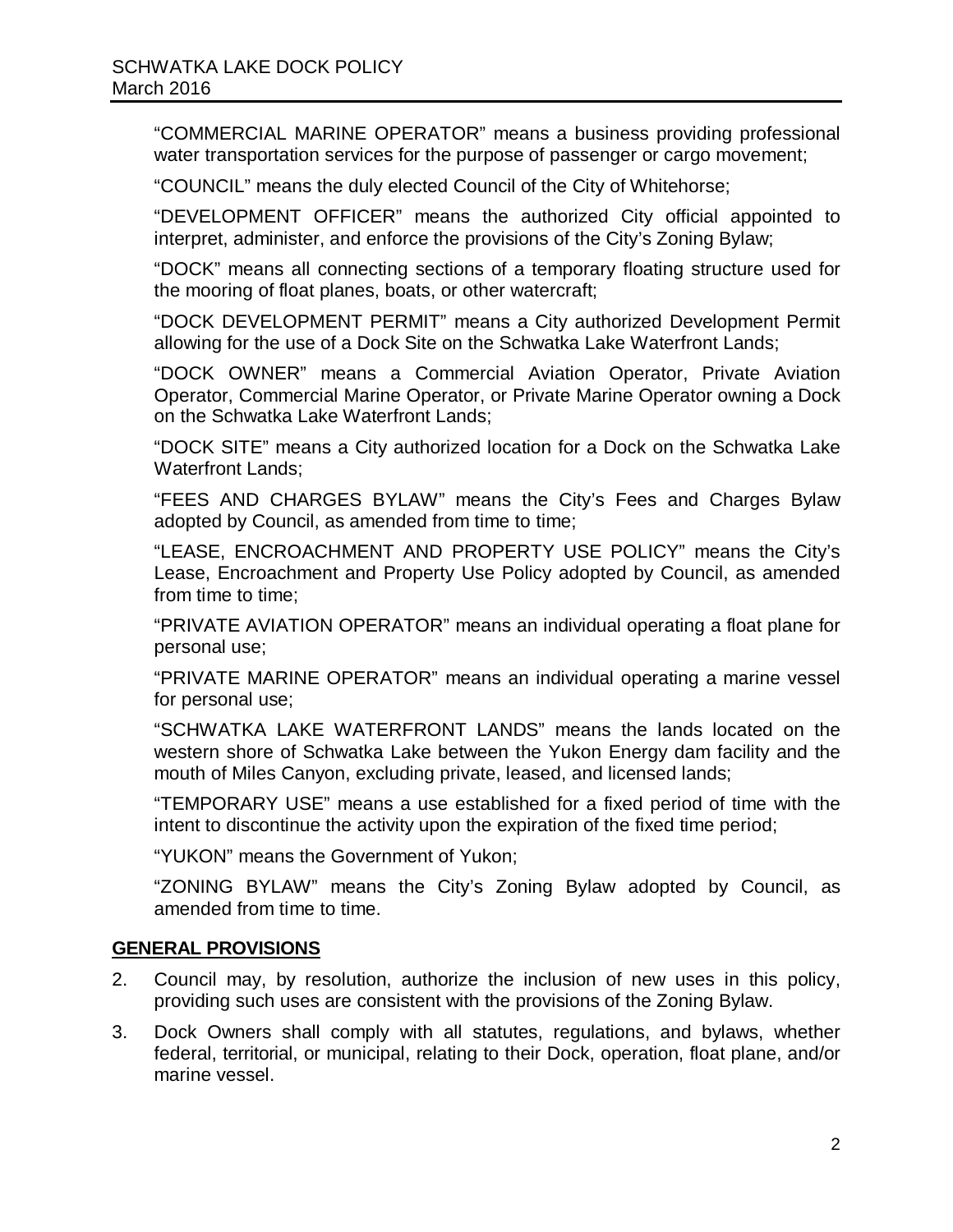- 4. Dock Owners shall be responsible for obtaining all licenses and permits required, at their own expense. Specifically, Dock Owners shall obtain a Dock Development Permit from the City annually by March 31<sup>st</sup>. The permit fee is indicated in the Fees and Charges Bylaw.
- 5. Dock Owners shall provide a damage deposit in the amount indicated in the Fees and Charges Bylaw.
- 6. If the Dock is to be used for commercial purposes, the Dock Owner shall make application to the City for a Business License. Businesses on the Schwatka Lake Waterfront Lands shall be limited to Commercial Aviation Operators and Commercial Marine Operators.
- 7. If a Commercial Aviation Operator or Commercial Marine Operator requires any form of on-shore storage, office, or overnight trailer facility, the Dock Owner shall make application to the City for a Development Permit to allow for a Temporary Use and, where applicable, shall apply for a Building Permit. Overnight trailers must be self-contained with respect to waste water storage.
- 8. Priority for Dock Sites shall be given to Dock Owners renewing from the previous permit year. Notwithstanding this provision, Commercial Aviation Operators and Private Aviation Operators shall receive permit priority.
- 9. Applications for Dock Development Permits shall include the following information:
	- (1) The type and nature of the proposed business or activity.
	- (2) A sketch showing the location of the Dock Site, indicating Dock dimensions and relation to existing Docks and development.
	- (3) For Docks, proof of public liability insurance in no less than the amount specified by the Lease, Encroachment and Property Use Policy.
	- (4) For float planes, proof of registration and public liability insurance in no less than the amount specified by the Lease, Encroachment and Property Use Policy. Commercial Aviation Operators shall additionally submit proof of passenger liability insurance in no less than the minimum amount specified by Transport Canada.
	- (5) For marine vessels, proof of registration, if applicable.
- 10. Upon receipt of an application for a Dock Development Permit, the Development Officer shall:
	- (1) Review the application for compliance with this policy.
	- (2) Request any additional information deemed necessary.
	- (3) Approve, approve with conditions, or refuse the application.

### **IMPLEMENTATION**

11. Dock Sites and Docks shall be developed in a manner that is compliant with Canada's *Fisheries Act* and all other applicable regulations. Additionally, they shall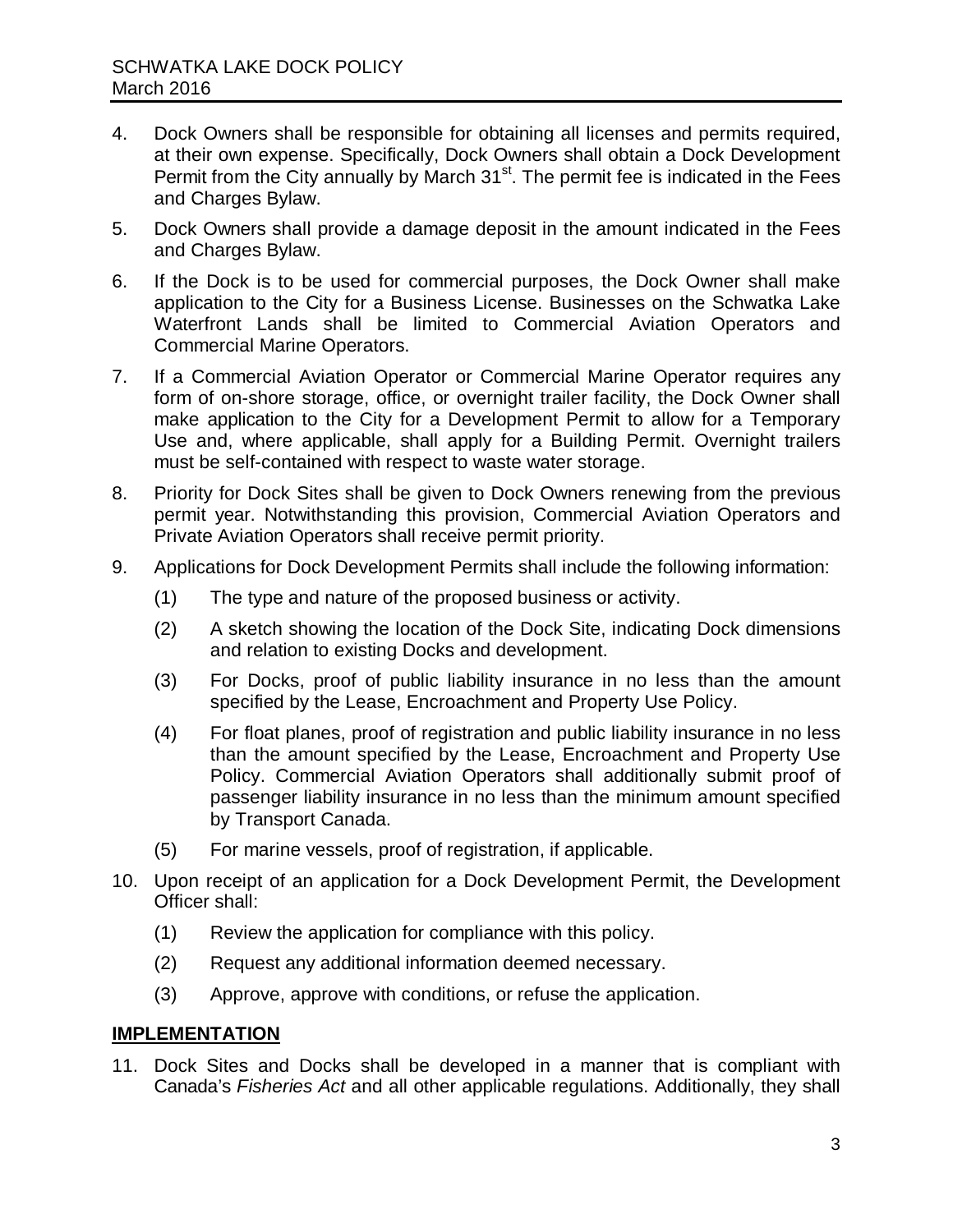be developed and maintained in a manner consistent with the Dock Standards listed in Appendix "A", attached hereto and forming part of this policy.

- 12. Dock Owners shall:
	- (1) Operate from the Dock Site designated to them by the Development Officer.
	- (2) Have a fuel spill kit on-site when handling fuel and other hazardous substances, and shall comply with all standards and practices specified by Yukon's *Environment Act, Dangerous Goods Transportation Act*, *Gasoline Handling Act*, and any successor legislation. The spill kit shall be equipped to respond to the maximum spill potential of the operation, on land and water.
	- (3) Be responsible for maintaining the lands in the vicinity of their Dock in a clean, litter free, and tidy state.
	- (4) Not park along the shoulders of Miles Canyon Road for purposes other than loading and unloading. Day parking is permitted only in developed and designated parking areas.

# **ENFORCEMENT**

- 13. The City may inspect any Dock Site to ensure compliance with this policy. If noncompliance is found, the City has the right to revoke the approval for such use.
- 14. Docks that present a hazard to the public or environment as determined by the Development Officer shall be removed by the Dock Owner, or may be removed by the City at the expense of the Dock Owner.
- 15. Docks that are abandoned or retrieved may be removed by the City at the cost of the Dock Owner.
- 16. Damage to the shoreline resulting from the activities of a Dock Owner shall be restored by the Dock Owner, or may be restored by the City at the cost of the Dock Owner.
- 17. Non-compliance with or violation of this policy shall be enforced in accordance with the provisions of the Zoning Bylaw.
- ♦ *March 2016*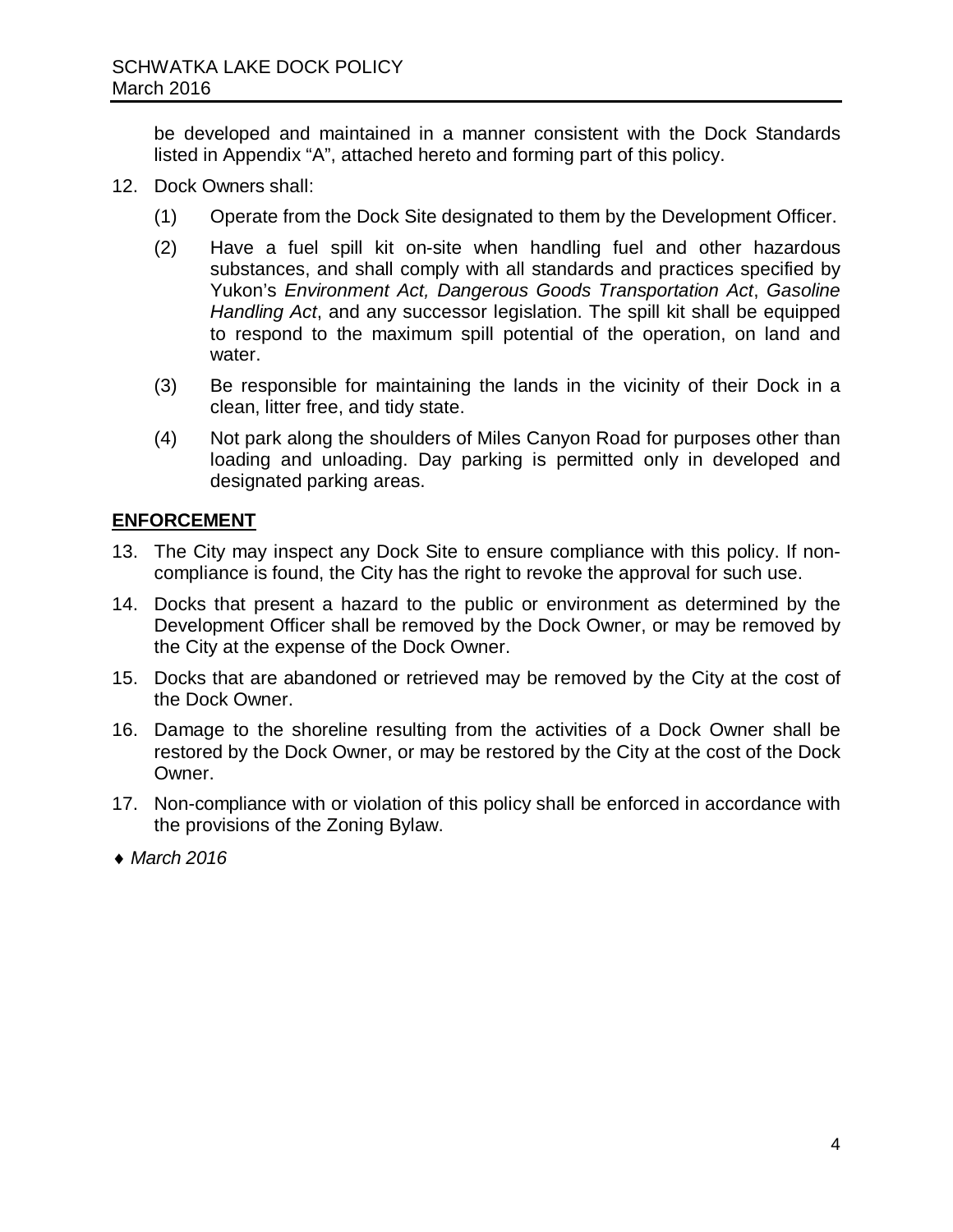# **SUPPORTING REFERENCES**

Related Council policies and bylaws, and other applicable Acts and Regulations, including:

City of Whitehorse Zoning Bylaw 2012-20 City of Whitehorse Fees and Charges Bylaw City of Whitehorse Lease, Encroachment and Property Use Policy

Government of Canada *Fisheries Act* and Regulations

Yukon Government *Gasoline Handling Act* and Regulations Yukon Government *Dangerous Goods Transportation Act* and Regulations Yukon Government *Environment Act* and Regulations

# **HISTORY OF AMENDMENTS**

| Date of Council Decision | Reference (Resolution #) | <b>Description</b>                         |
|--------------------------|--------------------------|--------------------------------------------|
| May 23, 1995             | $95 - 13 - 19$           | Schwatka Lake Waterfront<br>Policy adopted |
| November 22, 1999        | 99-24-09                 | Schwatka Lake Waterfront<br>Policy revised |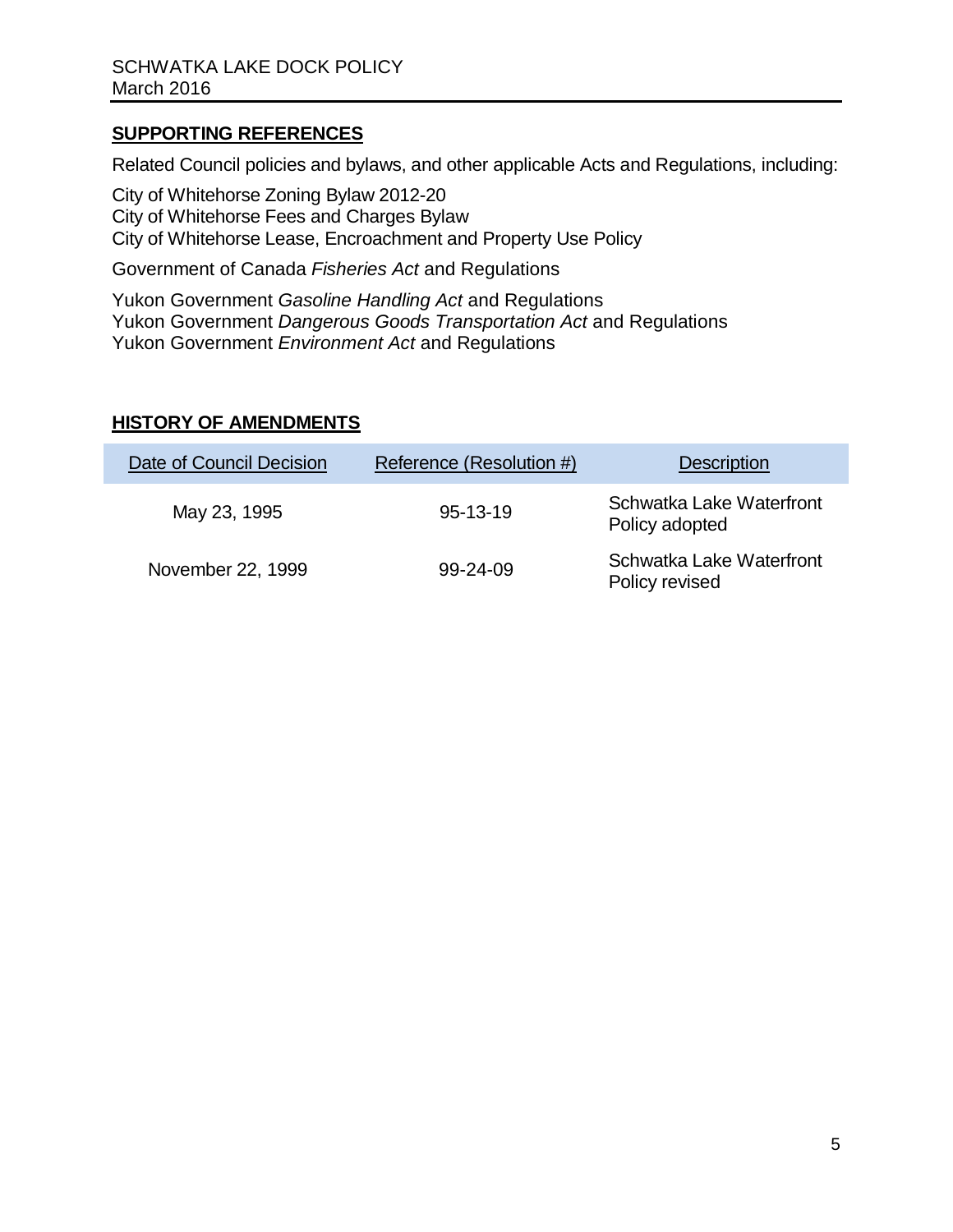# **APPENDIX "A" DOCK STANDARDS**

# **PURPOSE**

1. The purpose of the City's Dock Standards is to provide standards for Dock development and maintenance on the Schwatka Lake Waterfront Lands. The standards shall apply to the construction of new Docks and to the maintenance, renovation, and replacement of existing Docks at City authorized Dock Sites.

### **DISCRETION**

- 2. The Development Officer may consider deviations from the Dock Standards where individual circumstances merit, and shall consider:
	- (1) The operational needs of the Dock Owner.
	- (2) The size of the air or watercraft to be moored at the Dock.
	- (3) Dock Site conditions, including shoreline contour and exposure to current and wind.
	- (4) Relation of the Dock Site and Dock to other development and activities.
	- (5) Impact to public and environmental safety.

## **DEVELOPMENT AND MAINTENANCE STANDARDS**

- 3. Dock Sites and Docks shall be developed and maintained in a manner that is compliant with the Implementation section of this policy and the following standards:
	- (1) **Earth and Fill**
		- (a) Earth shall not be removed from the shore or lakebed.
		- (b) Fill shall not be added to the shore or lakebed.

### (2) **Parking**

(a) No new parking pads shall be developed.

### (3) **Vegetation**

- (a) No trees shall be removed.
- (b) The root systems of shrubs and grasses shall not be disturbed, other than to develop stairs and walkways to provide safe access to Docks.
- (c) A limited amount of maintenance to the crown of trees and shrubs shall be allowed, to the extent of keeping the access to Docks unobstructed.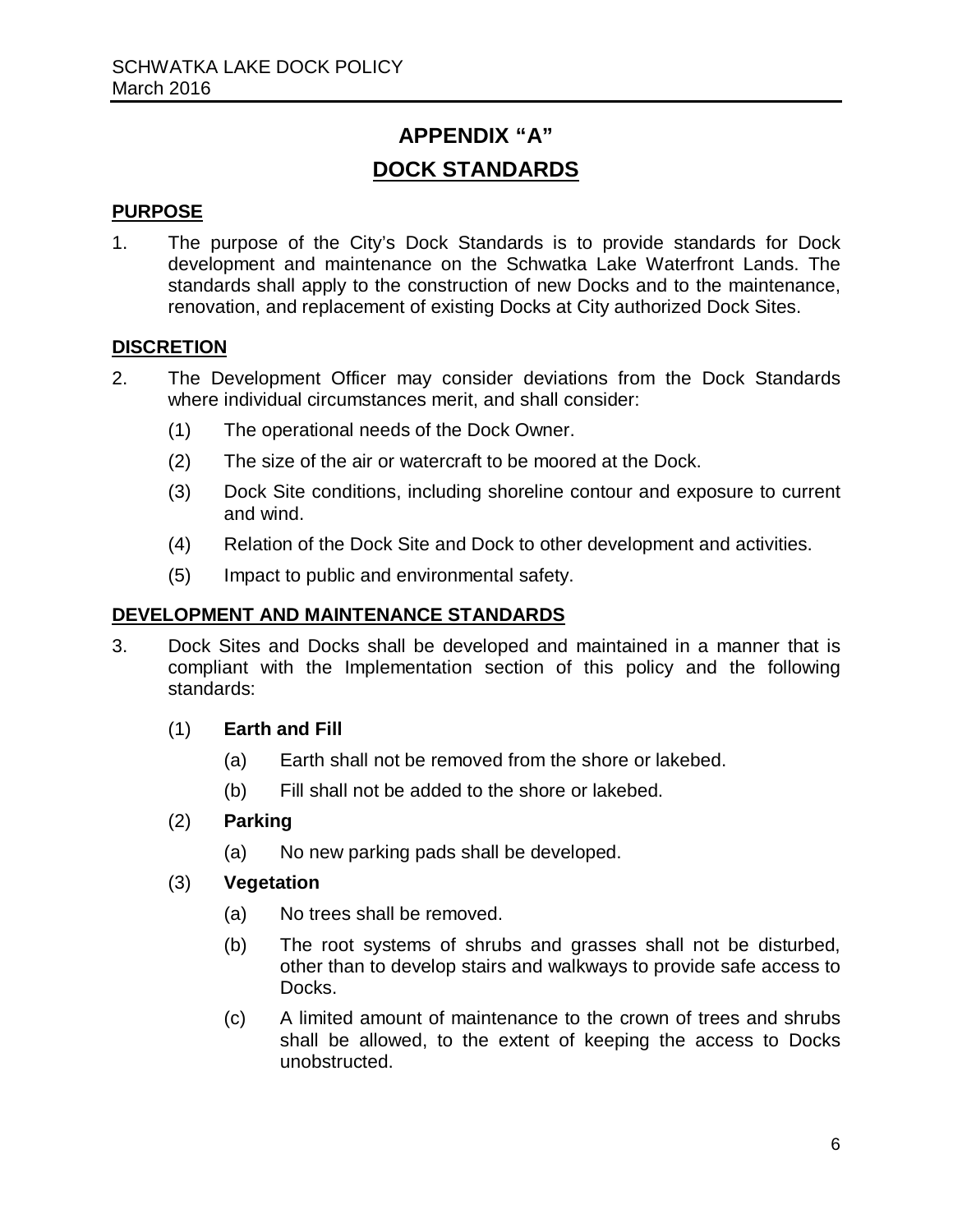#### (4) **Attachments to Shore**

- (a) Docks are restricted to temporary floating structures only. Stationary Docks with posts resting on the lakebed shall not be developed.
- (b) Concrete abutments and hinged piles are acceptable attachments to shore. It is recommended that piles connecting to Docks be replaced with galvanized mooring cables during winter months to allow for lake level fluctuation. The length of mooring cables shall be sized to avoid excess accumulation on the bed of the lake.

#### (5) **Walkways**

- (a) Walkways leading to Docks shall be constructed in a manner that is adaptable to lake level fluctuation.
- (b) Removable walkways are recommended as a means to protect against unauthorized use of Docks and vandalism.

#### (6) **Dimensions and Separation**

- (a) Docks shall not exceed the following dimensions:
	- (i.) Length parallel to shore: 10 m
	- (ii.) Extension from shore: 15 m
- (b) The minimum distance separation between Docks shall be 10 m. The recommended separation is 20 to 30 m.
- (c) Where a Dock Owner is interested to exceed the dimensions and separation standards, the approval of the Development Officer is required. Exceptions may be considered where:
	- (i.) There are no adjacent Dock Sites.
	- (ii.) Adjacent Dock Sites are permitted to the same Dock Owner.

#### (7) **Clearance Above and Below Water Surface**

- (a) The surface of Docks shall not be subject to prolonged inundation when under the weight of regular activity and when not in use.
- (b) To avoid damage to the lakebed, the minimum low water clearance below Docks used to moor float planes is 1 m. The minimum low water clearance for Docks used to moor motorized boats is 1.5 m.

#### (8) **Materials**

- (a) Materials used for Dock construction shall be inert (without active chemical, physiological, or other properties), corrosion resistant, and resistant to abrasion.
- (b) Materials that need to be cut, stained, sealed, or otherwise treated shall be done so at a location away from the Schwatka Lake Waterfront Lands.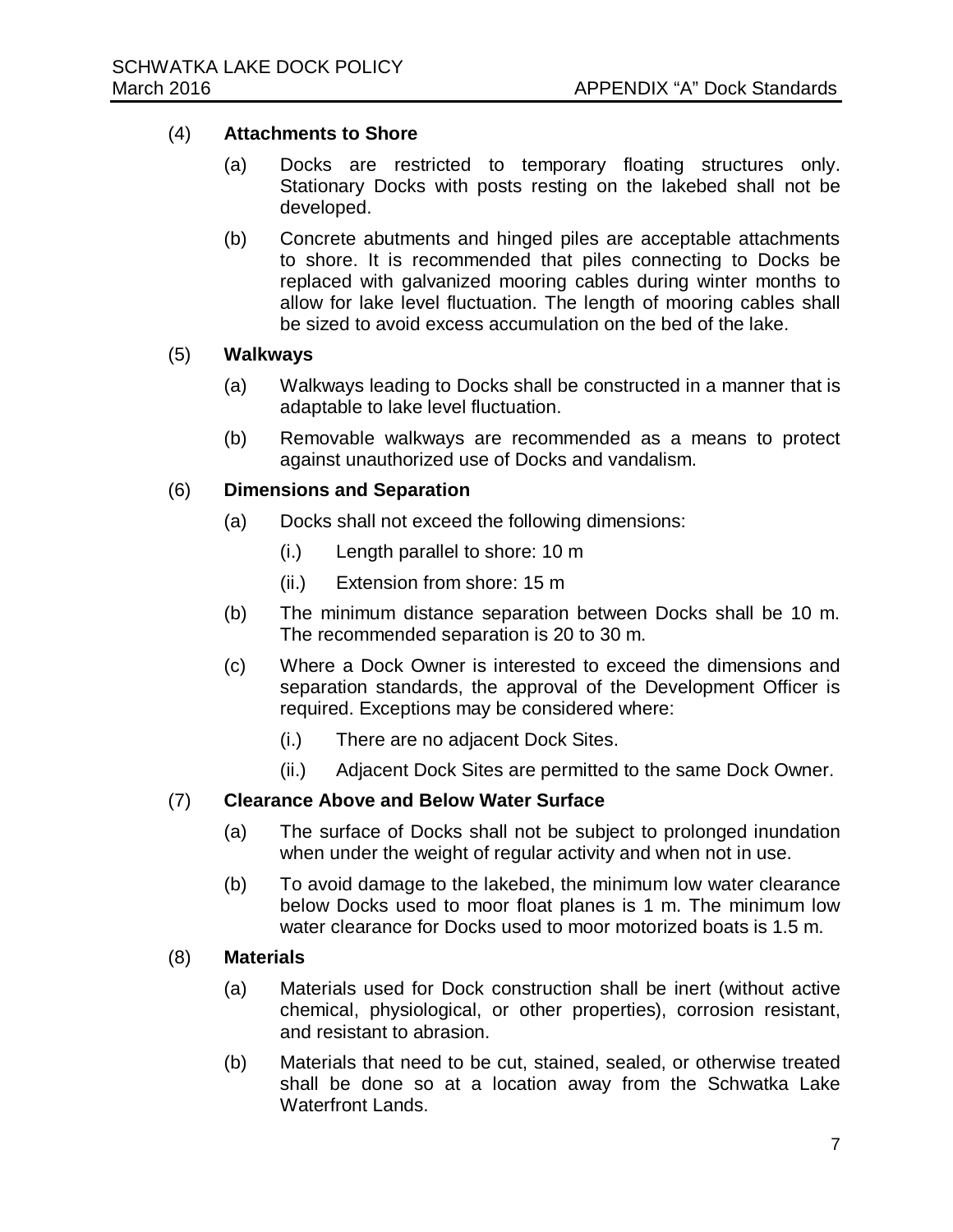- (c) The following construction materials shall not be used:
	- (i.) Metal barrels
	- (ii.) Plywood
- (d) All treated lumber and other materials shall be completely dried before being installed next to or into the lake.
- (e) All works involving the use of concrete, cement, mortars, and limecontaining construction materials shall be pre-cast and cured away from the Schwatka Lake Waterfront Lands.
- (f) Where foam materials are used for floatation, they shall be of a closed-cell design.

#### (9) **Identification**

(a) The Dock Site number shall be affixed to each Dock in a location visible from shore.

#### (10) **Inspection**

(a) Each Dock shall be regularly inspected by the Dock Owner to ensure compliance with the Dock Standards.

#### (11) **Removal of Docks and Infrastructure**

- (a) Docks removed from the lake for seasonal storage or end of use shall be towed to the public launch for removal.
- (b) Disruption to the lakebed shall be minimized by ensuring that removal activities do not include dredging and/or placement of fill into the lake.
- (c) Infrastructure (including stairs, piles, anchors, and Docks) may only be left in place by an exiting Dock Development Permit holder where an agreement with the entering applicant is registered with the Development Officer.
- (d) Structures and piles shall be removed in a manner that prevents foreshore disturbance and sediment generation.
- (e) Where the removal of piles may cause damage or instability to the shore, piles shall be cut as close to the point of attachment as possible. The remaining pile shall be left in a state that does not present a safety risk to the public or wildlife.
- (f) Debris shall be removed by hand, where possible, to avoid disturbance to the shore by machinery.

#### (12) **Site Restoration**

(a) Disturbed areas shall be restored by the Dock Owner, or may be restored by the City at the expense of the Dock Owner, to prevent surface erosion and siltation of the lake.